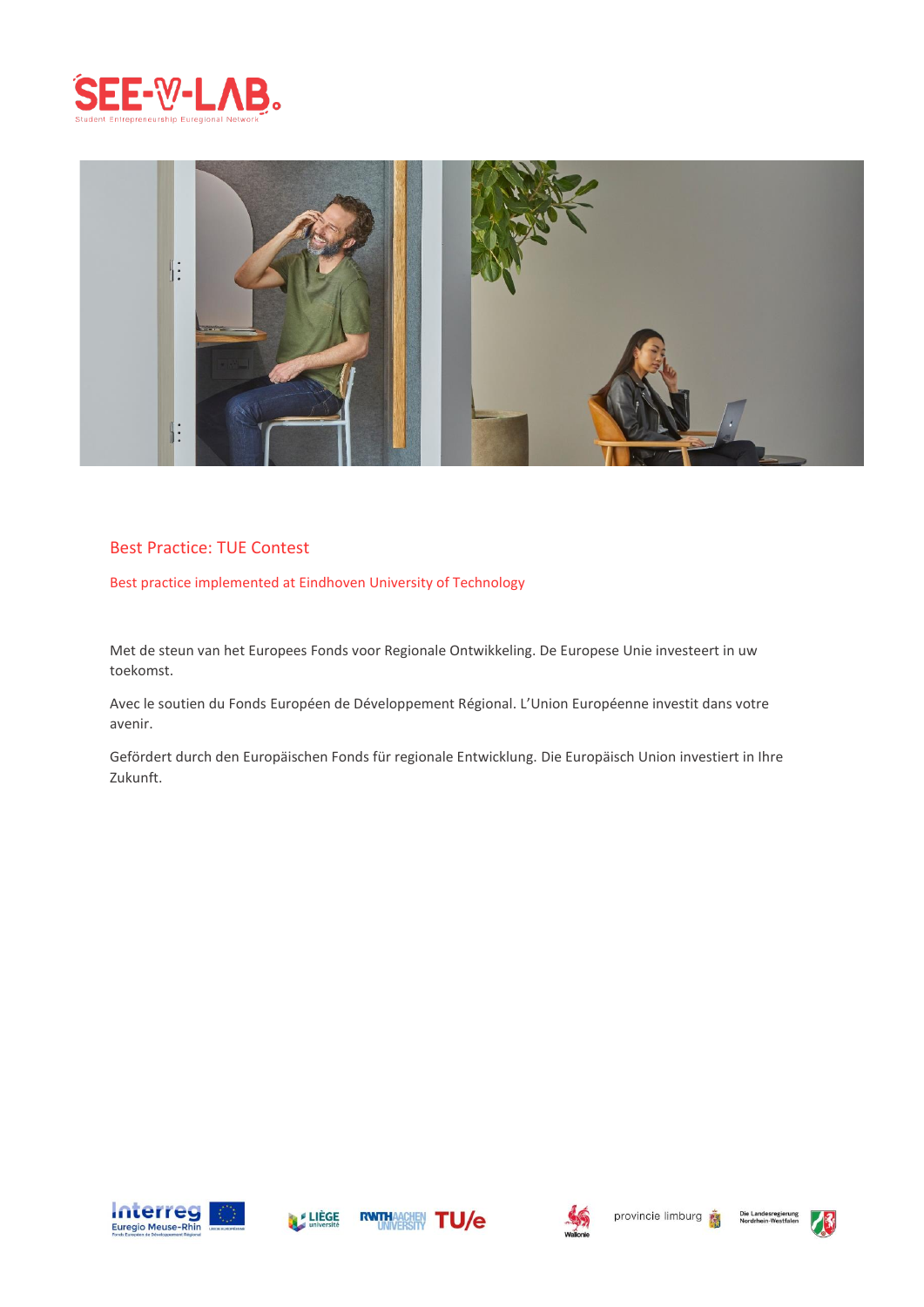

# The best practice Captured in a Business Model Canvas

| Case selected from Innovation Space - University of Techonology Eindhoven                                                                                                                                              |                                                                                                                                                                                                                                                                                                                                     |                                                                                                                                                                                                                                                                                                                                 |                                                                                                                                                                                                                 | LIÈGE                                                                                                                                                                                                                                                                                                                        |
|------------------------------------------------------------------------------------------------------------------------------------------------------------------------------------------------------------------------|-------------------------------------------------------------------------------------------------------------------------------------------------------------------------------------------------------------------------------------------------------------------------------------------------------------------------------------|---------------------------------------------------------------------------------------------------------------------------------------------------------------------------------------------------------------------------------------------------------------------------------------------------------------------------------|-----------------------------------------------------------------------------------------------------------------------------------------------------------------------------------------------------------------|------------------------------------------------------------------------------------------------------------------------------------------------------------------------------------------------------------------------------------------------------------------------------------------------------------------------------|
| SEE-W-LAB.                                                                                                                                                                                                             | mterred<br><b>Euregio Meuse-Rhin</b>                                                                                                                                                                                                                                                                                                | <b>E</b> LIEGE<br><b>RWTHAACHEN</b><br>'U/e                                                                                                                                                                                                                                                                                     | provincie limburg                                                                                                                                                                                               | Die Landesregierung<br>Nordrhein-Westfalen                                                                                                                                                                                                                                                                                   |
| Costs:<br>Promotion<br>$\bullet$<br>Organization of events<br>Labor hours                                                                                                                                              |                                                                                                                                                                                                                                                                                                                                     | Revenues:<br>Sponsoring                                                                                                                                                                                                                                                                                                         | Revenue from the different partner packages (arranged with Soapbox)                                                                                                                                             |                                                                                                                                                                                                                                                                                                                              |
| Key activities:<br>Assessment of<br>candidates<br>Coaches<br>$\Omega$<br>TU/e<br>$\bigcirc$<br>employees<br>Coordination of<br>event<br>Promotion<br>Key resources and partners<br>TU/e Innovation<br>Space<br>Soapbox | Critical success factors:<br>Collaboration with<br>$\bullet$<br>highly experienced<br>event partner<br>Students can create<br>a profile on the<br>website<br>Students, coaches<br>and partners can<br>communicate via an<br>online platform<br>Connecting<br>$\bullet$<br>ambitious students<br>with companies and<br>professionals | Value proposition:<br>Professional support<br>Networking<br>$\bullet$<br>opportunities<br>Training<br>$\bullet$<br>Workshops with<br>$\bullet$<br>different themes(e.g.<br>pitching, developing a<br>business model and<br>intellectual property)<br>Coaching<br>$\bullet$<br>Part of a community,<br>easy contact via platform | Customer management:<br>Long recruitment<br>trajectory<br>Many on campus<br>activities and<br>promotion actions<br>Lecture talks<br>Promotion via<br>professors<br>Innovation space is<br>the host of the event | Target group:<br>All Tue students,<br>$\bullet$<br>including PhD'ers<br>Three categories:<br>$\bullet$<br>Student<br>$\Omega$<br>team<br>Students<br>$\bigcap$<br>with only an<br>Idea<br>Students<br>$\bigcirc$<br>with a<br>prototype<br>More and more<br>bachelor student<br>begin to participate<br>(earlier mostly MSc) |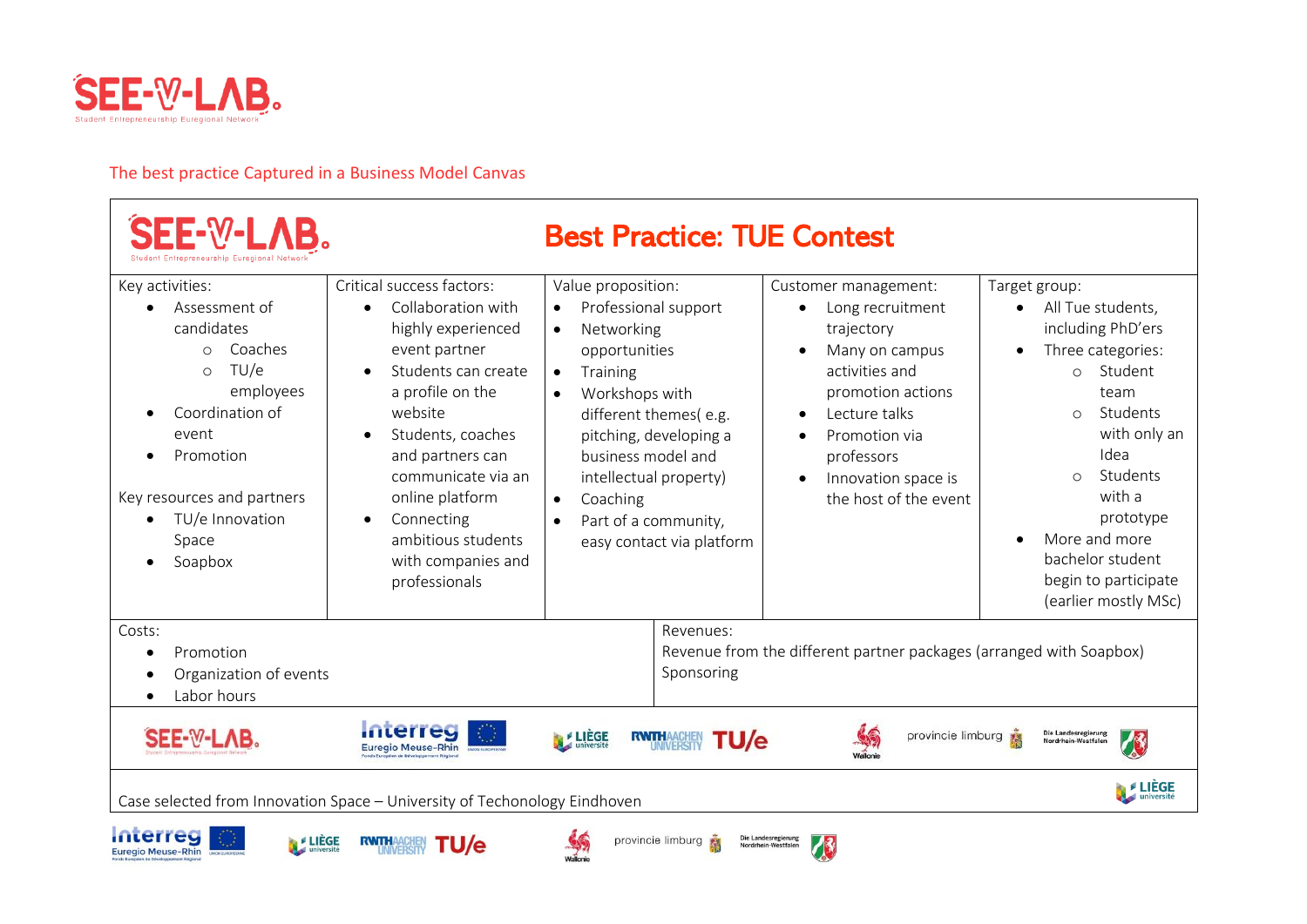

## The Value Proposition

#### Practical description of the concept

The TU/e Contest is an initiative of TU/e innovation Space. It was first organized in 2015 and has been growing ever since. It is a contest for entrepreneurial engineers with international ambitions organized by and for the Eindhoven University of Technology. The contest offers students the opportunity to enter the spotlights with their innovative and technology-driven ideas. Although the students compete for monetary prizes in three different competitions, the contest offers so much more to the participating students. The selected students / teams get the opportunity to participate in workshops, a speed-dating event to develop their network and receive feedback from industry coaches. Moreover, during and after the contest they get access to the tools and network to further develop their ideas in co-creation with industry partners. As such the contest contributes to the development of talent of participating students and stimulates entrepreneurship and innovation.

The following quotes illustrated the added value perceived by the participants:

Shanna de Lang, finalist TU/e Contest 2020 *"During the course of the TU/e Contest we talked a lot of business partners from whom we received feedback and that helped us develop our idea further"*

*" The TU/e Contest enables us to optimize our business plan and helped us by organizing great workshops and other learning opportunities. We definitely recommend it to other students wanting to develop their innovation"*

Paul van Diessen, finalist TU/e Contest 2020

> *« By participating and talking to a lot of companies we got so much feedback that really brought us forward. I think we can do a lot of good thinks with everything we got out of this contest »*

Clarissa Schmitt, finalist TU/e Contest 2019

The contest offers its participants access to a wide networks of partners. To ensure their commitment, the contest also considered how to create value for them. Employer branding is the main value proposition for this group. In particular four partner packages are developed that offer increasing employer branding and coaching and co-creation option for the partners. The base package "Employer Branding" offers the following benefits: branding, HR options, a role in the grand finale and an exhibition stand at the career and innovation market. The "Business partner" package offers the base package plus additional coaching options (role in matchmaking, online coaching and speed-dating. The









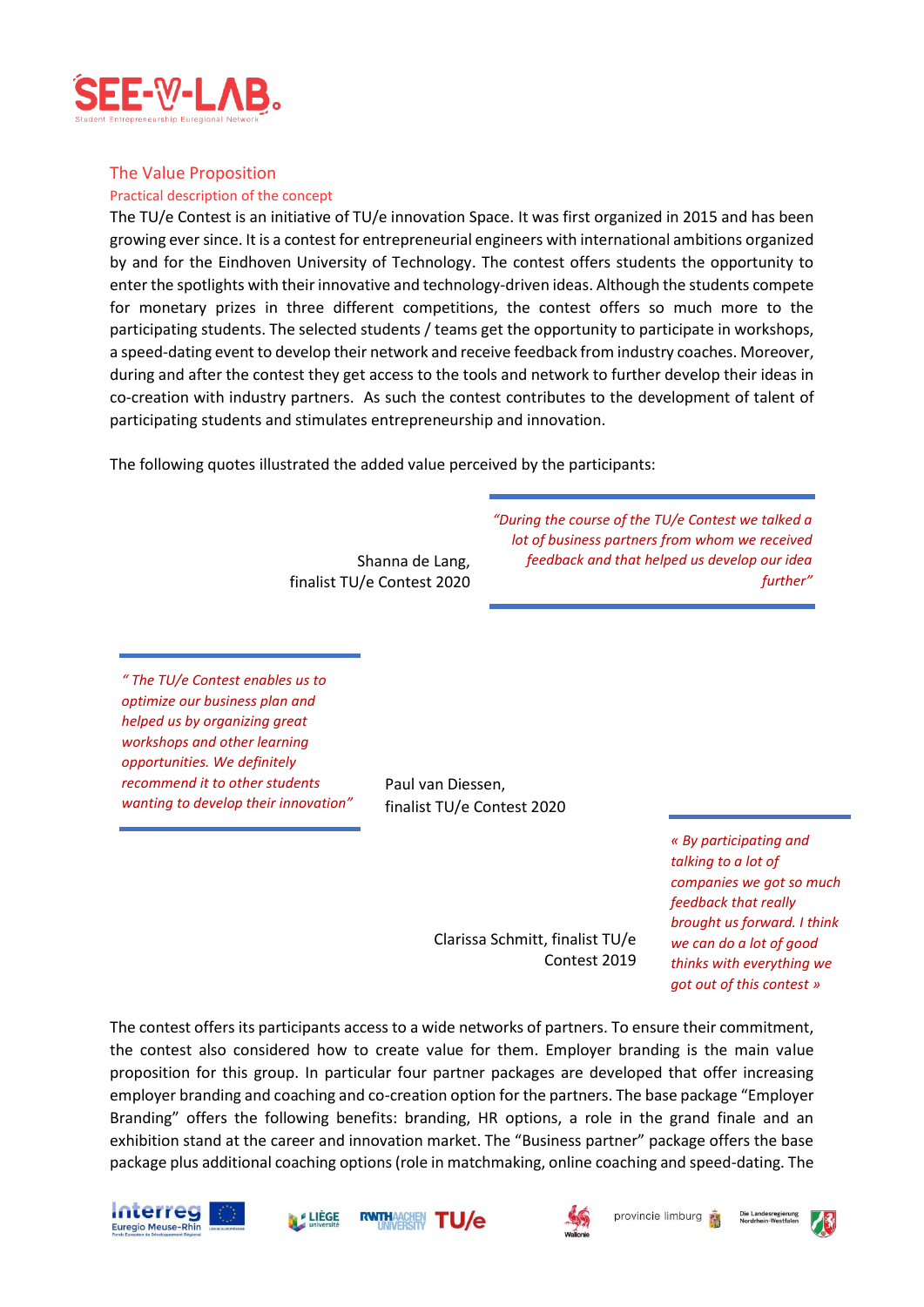

"Busines Partner+" package is a third extension and includes, on top of the "Business Parnter" package, additional branding benefits, the option to bring in own business cases and involvement in an sprint day. Finally, there is a fourth packages that offers all of the above plus more input regarding the selection process, a role in the jury, even more exposure in the finale and career days, the option to create an own awards and if desired tailormade collaboration options.

# The Target Group

The competition targets students from the Eindhoven University of Technology. Furthermore, the following entry requirements are considered:

- All students who study at Eindhoven University of Technology can apply (thus both Bachelor and Master students)
- **PhDs and PDEng students can participate in the Prototyping or Student Team category**
- Participation is free of charge
- A team for the category "ideation" or "Prototype" consists of minimum 1 and maximum 6 team members
- The organization of the TU/e Contest reserves the right to place teams in the most appropriate category.

These students participate in three categories: Ideation, Prototyping and Student Teams.

Our survey among 200 entrepreneurial students from the three partner universities indicate that this event units three types of entrepreneurial support that are highly valued by entrepreneurs in the different stages of the entrepreneurial journey. As such, the contest attracts student entrepreneurs with varying degrees of development. This is also represented in the three categories of prizes, where especially the prototyping category attracts entrepreneurial students that are already more advanced.



*Figure 1: Desire for entrepreneurship events over the different development stages*





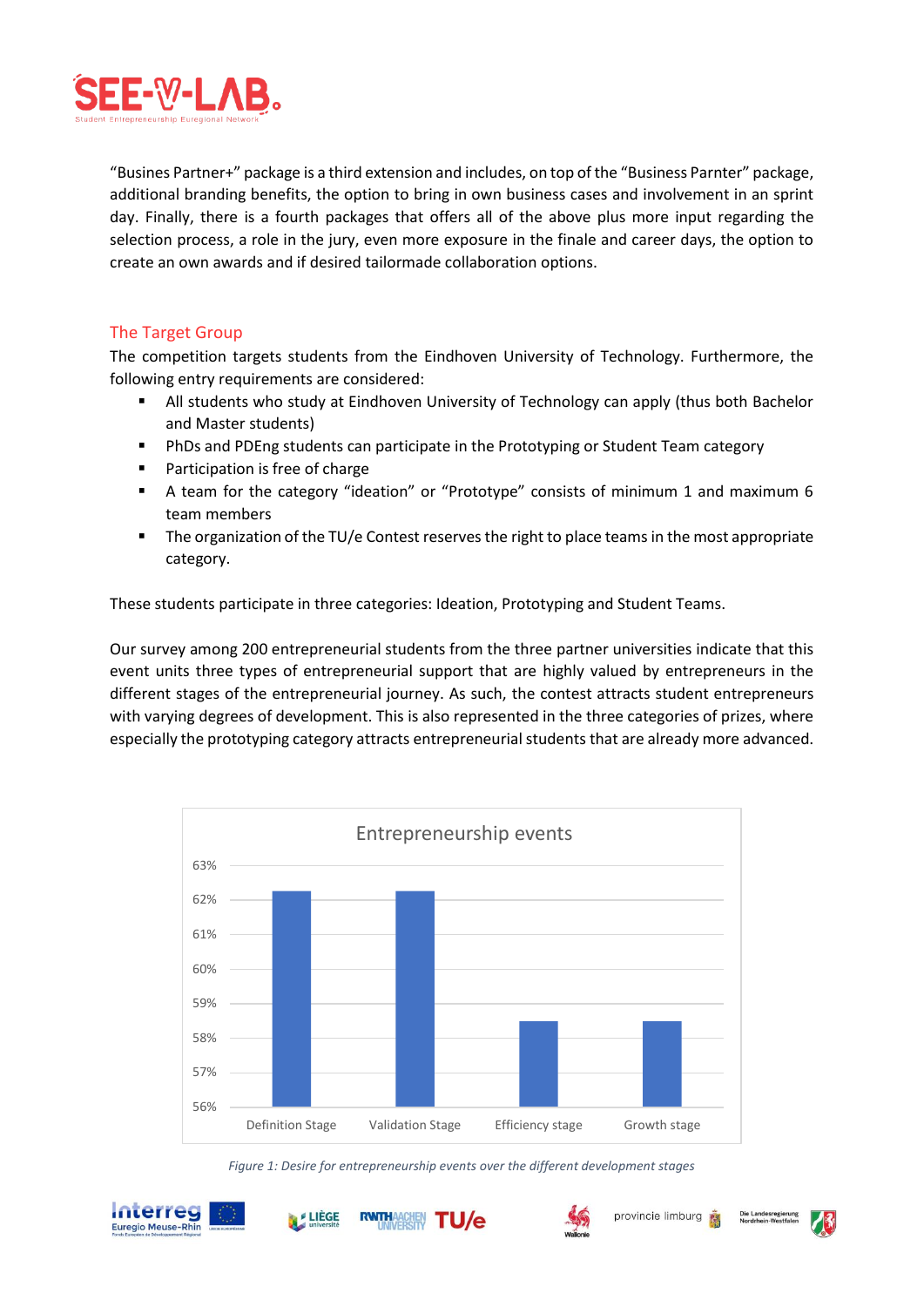



*Figure 2: Desire for facilitation of network development over the different development stages*



*Figure 3: Desire for mentoring/coaching over the different development stages*

# How to Reach the Target Group

#### Students

The promotion starts more than three months before the competition, after the competition a clear schedule for next year's edition is made. There is a lot of on campus promotion, promotion via professors, lecture and posters and the traditional social media channels (Instagram, LinkedIn)

#### Partners

The promotion of the event towards the industry and potential partners is mainly handled by Soapbox through direct marketing techniques and by building on existing network connections and the









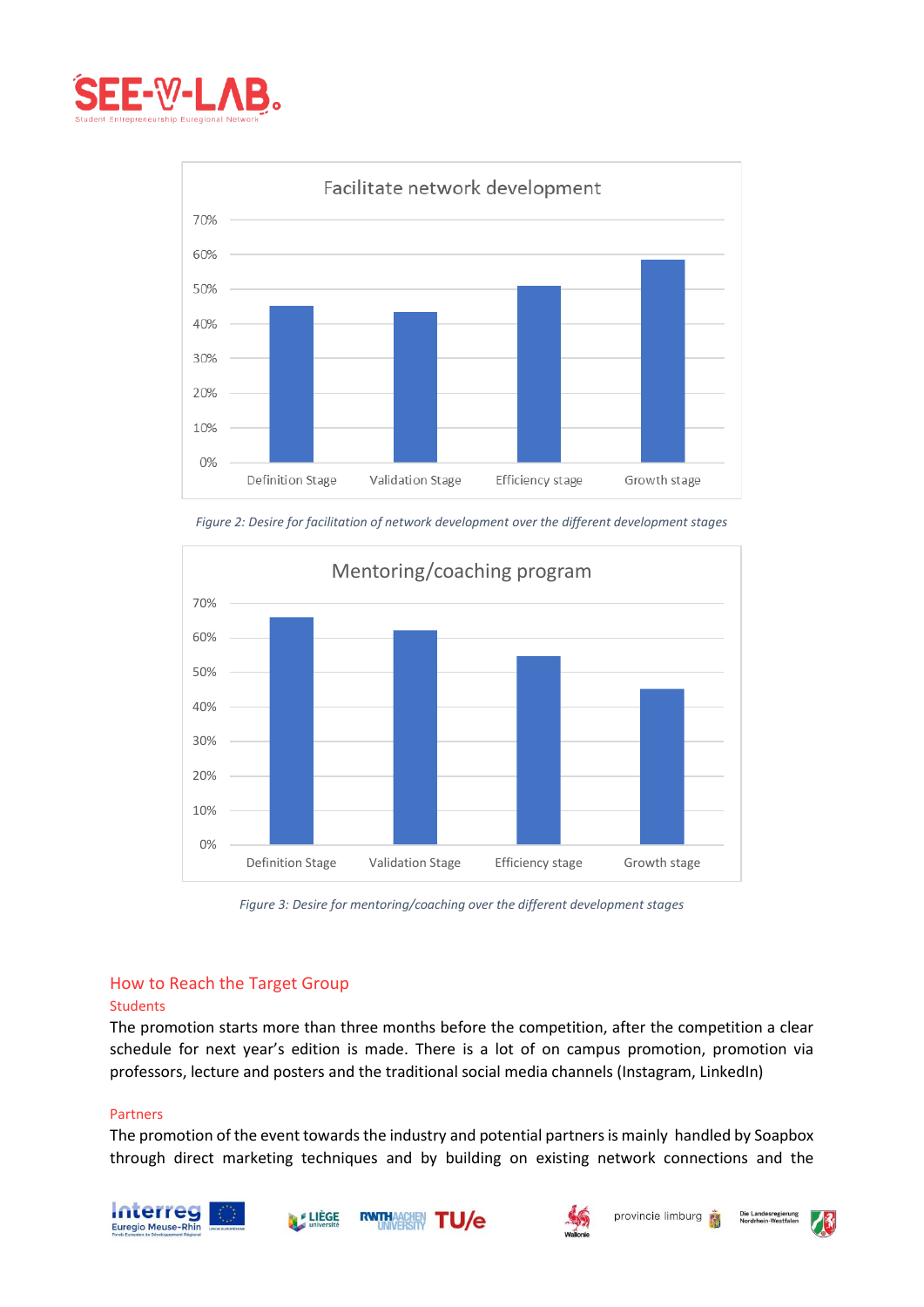

ecosystem of TU/e Eindhoven. As the event also gets a lot of coverage in the traditional and social media, the event is well-know in the region.

# **RESULTS 2020**

Facts and Figures Tu/e Contest 2020 Overview 30 250 110 80 Coaches Participants Speeddates **Partners** Reach 2.159 118,489  $>5.000$ Social media Follower social media channels Students Website **14089 USERS 30.248 SESSIONS 99,689 VIEWS 153 CHAT SESSIONS** Media: total reach of all media is over 640.000 (Dutch) Cursor (nieuwsblad TU/e) **BNR** nieuwsradio Cursor verzorgde diepte-interviews en BNR doet al 5 jaar verslag van het Cursor finale evenement en nodigt deelnemers en partners geregeld uit

innovaties toe te lichten **Eindhovens Dagblad** Het ED deelt geregeld updates en verslagen van events die

verschijnen op de kanalen van<br>de TU/e Contest, Cursor en TU

Eindhoven

tijdens uitzendingen om hun

Innovation Origins

achtergrondverhalen van deelnemers en business partners en plaatst deze op hun website en/ of in hun maandelijkse magazine

#### **INNOVATION ORIGINS**

Innovation Origins is een onafhankelijk actueel journalistiek platform voor innovatief Eindhoven en brengt regelmatig verslag uit over de TU/e Contest

14

*Figure 4: Overview of promotion and reach of TU/e contest*







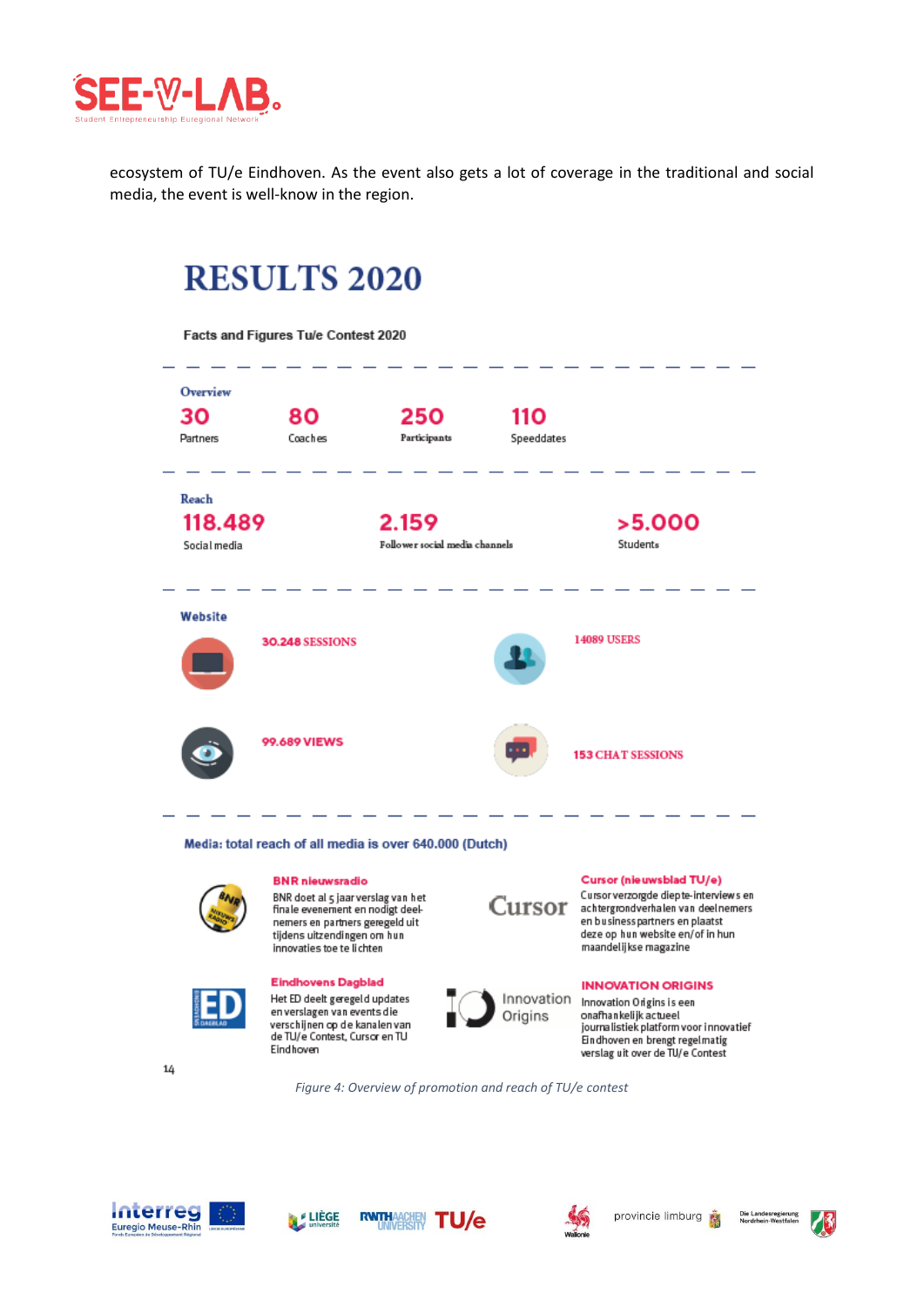

# Organizing for Delivery of the Value Proposition



*Figure 5: Timeline of key activities related to organization of TU/e Contest*

The figure above illustrates the timing of the different activities that are necessary to organize the event and deliver the value proposition to the participating students as well as towards the paying partners. To facilitate this process, TU/e can count on its collaboration partner Soapbox who serves as an intermediary between the university and the partners in the ecosystem. Soapbox is also responsible for the platform that is used during the contest to shape the interactions between the students on the one hand and the co-creating partners from industry on the other hand. Every stakeholder on the platform has its own dashboard to monitor the